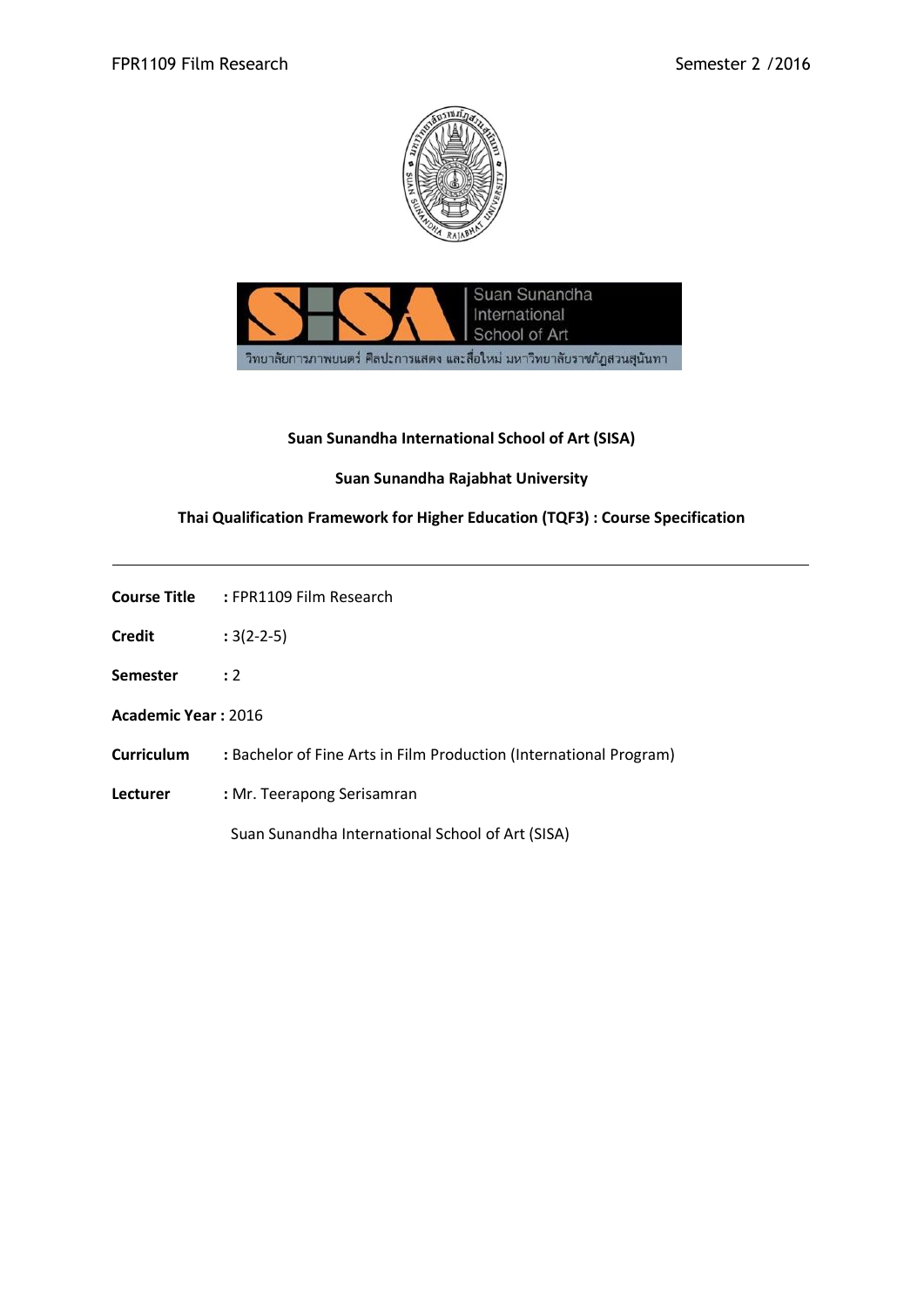### **Section 1. General Information**

- 1. Code and Course Title : FPR1109 Film Research
- 2. Credit : 3(2-2-5)
- 3. Curriculum and Course Category: This course offering, a part of the Bachelor of Fine Arts, Film Production Program, Suan Sunandha International School of Art, Suan Sunandha Rajabhat University is categorized as Film Production Specific Course / Core Subject.
- 4. Lecturer : Mr. Teerapong Serisamran
	- E-mail: teerapong.se@ssru.ac.th
- 5. Semester / Year Level of Students: Semester 2 / 3<sup>rd</sup> Year Students
- 6. Pre-Requisite (if any) : None
- 7. Co-Requisite (if any) : None
- 8. Learning Location : Building 31 Suan Sunandha International School of Art (SISA),
- Room: 3112A, Suan Sunandha Rajabhat University
- 9. Late Date for Preparing and Revising this Course: -

### **Section 2. Aims and Objectives**

- 1. Objectives of Course
	- 1.1. Describe research procedures in Film studies.

1.2. Explain survey research techniques, including sampling, focus groups and instrument construction.

1.3. Describe the tools used to analyze the results of survey research.

1.4. Select and apply data collection techniques including focus groups, interviewing and survey administration.

- 1.5. Frame a research question and/or write and test hypotheses.
- 1.6 Select and apply appropriate research tools in support of Film Studies objectives.
- 2. Objectives of Developing/Revising Course -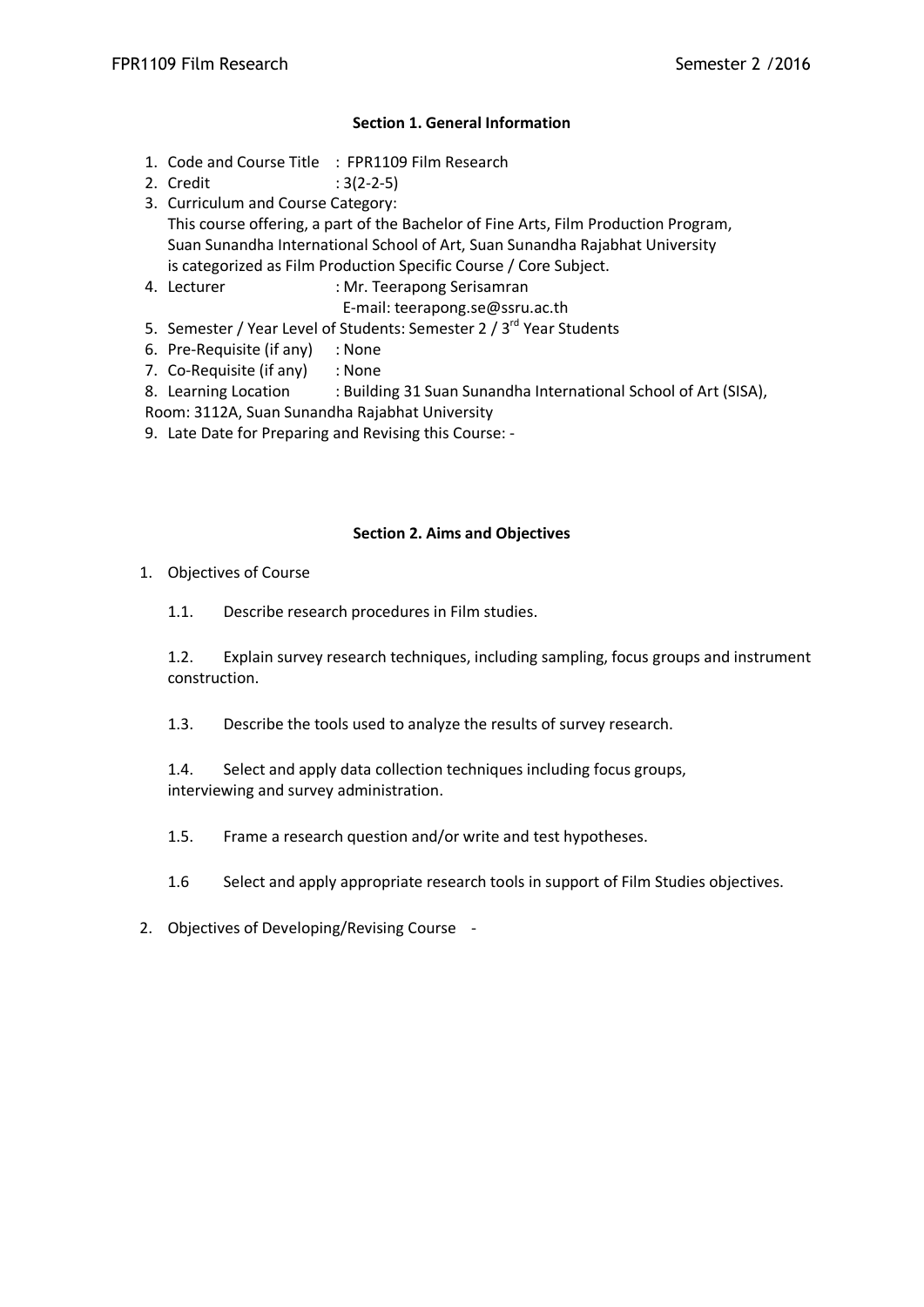#### **Section 3. Course Structure**

#### **1. Course Outline**

This course expands and introduces core concepts in research and provides an Overview understanding of both quantitative and qualitative research techniques as employed in mass media and film research.

#### **2. Time Length per Semester** (Lecture-Hours / Practice-Hours / Self Study-Hours)

| <b>Lecture</b>   | Practice         | <b>Self Study</b> | <b>Addition</b>      |
|------------------|------------------|-------------------|----------------------|
| 2 hours per week | 2 hours per week | 5 hours per week  | upon student request |

#### **3. Time Length per Week for Individual Academic Consulting and Guidance**

a. Lecturer will be available every Friday from 9:00 to 16.00 at

Suan Sunandha School of Art or an appointment can be made upon request.

b. Lecturer can also be reached via e-mail for any short consultations:

teerapong.se@ssru.ac.th

#### **Section 4. Developing Students' Learning Outcomes**

| <b>Learning Standard/Outcomes</b>                                                                  | <b>Learning Activities</b>                                                                                                                                                                        | <b>Learning Assessment</b>                                                                                                                                  |  |  |
|----------------------------------------------------------------------------------------------------|---------------------------------------------------------------------------------------------------------------------------------------------------------------------------------------------------|-------------------------------------------------------------------------------------------------------------------------------------------------------------|--|--|
|                                                                                                    | 1. Ethics and Morals                                                                                                                                                                              |                                                                                                                                                             |  |  |
| 1. Honesty<br>2. Integrity<br>3. Responsibility<br>4. Punctuality<br>5. Tolerance<br>6. Confidence | 1. Rules setting such as<br>attending the class on time<br>and regularly<br>2. Group discussion<br>3. Group work<br>4. Responsible for given tasks<br>and be honest in working and<br>examination | 1. Evaluation of on time class<br>attendance<br>2. Evaluation of on time<br>assigned tasks sending<br>3. Evaluation of harmony in<br>students group working |  |  |
| Knowledge                                                                                          |                                                                                                                                                                                                   |                                                                                                                                                             |  |  |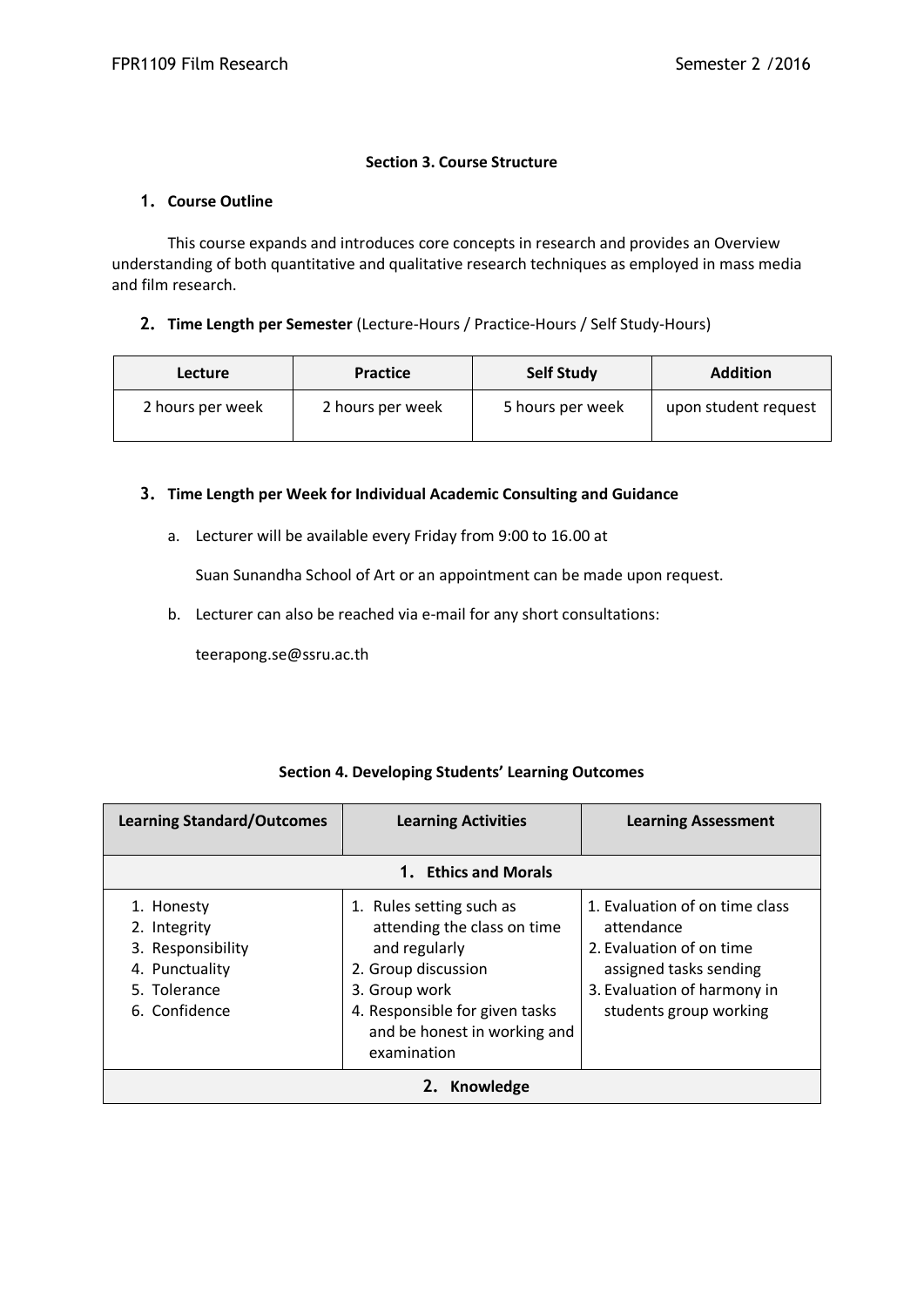| 2. Evaluation by single and<br>group working of film study                                                                                                                      |
|---------------------------------------------------------------------------------------------------------------------------------------------------------------------------------|
| <b>Learning Assessment</b>                                                                                                                                                      |
|                                                                                                                                                                                 |
| 1. Evaluation by behaviors,<br>2. Evaluation by group<br>3. Evaluation by class practice<br>4. Evaluation by students'<br>ideas conclusion, analysis<br>including with in class |
|                                                                                                                                                                                 |
| 1. Evaluation by behaviors,<br>2. Evaluation by group works<br>3. Evaluation by in class                                                                                        |
|                                                                                                                                                                                 |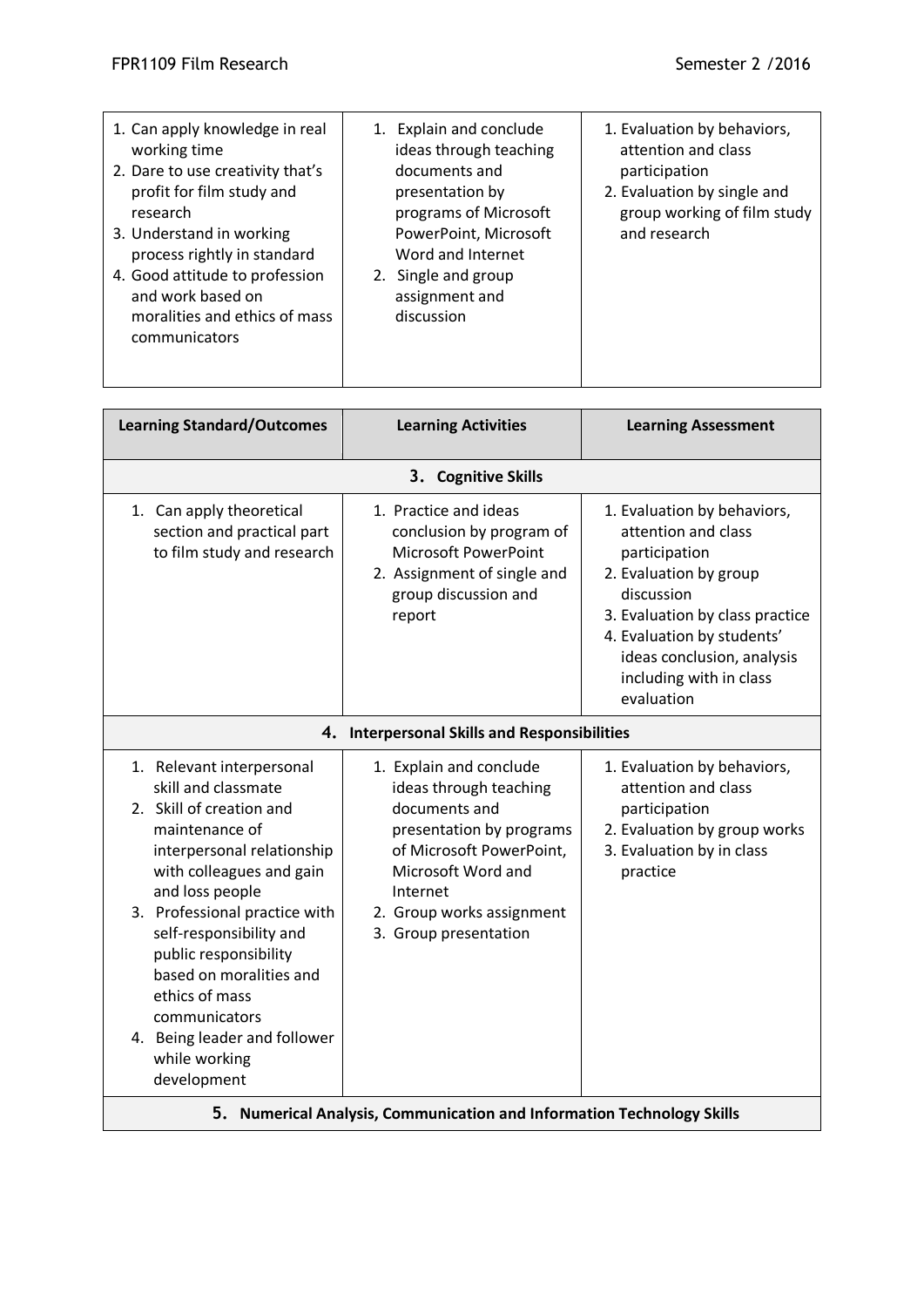| 1. Effective communication<br>skill which are listening,<br>speaking, reading and<br>writing skills<br>2. Information technology<br>and new media usage<br>skills to support film<br>production such as<br>information searching via<br>internet and uploading<br>produced film to<br>youtube.com | 1. Communicative<br>technology usage<br>practice such as<br>assignment sending via e-<br>mail and creation of<br>forum for ideas sharing<br>2. In class discussion or<br>playing of case studies<br>games<br>3. Report presentation skill<br>by using proper forms,<br>tools and technology | 1. Evaluation by behaviors,<br>attention and class<br>participation<br>2. Evaluation by group<br>discussion and<br>presentation<br>3. Evaluation by in class<br>practice |
|---------------------------------------------------------------------------------------------------------------------------------------------------------------------------------------------------------------------------------------------------------------------------------------------------|---------------------------------------------------------------------------------------------------------------------------------------------------------------------------------------------------------------------------------------------------------------------------------------------|--------------------------------------------------------------------------------------------------------------------------------------------------------------------------|
|---------------------------------------------------------------------------------------------------------------------------------------------------------------------------------------------------------------------------------------------------------------------------------------------------|---------------------------------------------------------------------------------------------------------------------------------------------------------------------------------------------------------------------------------------------------------------------------------------------|--------------------------------------------------------------------------------------------------------------------------------------------------------------------------|

### **Section 5. Lesson Plan and Assessment**

# **1. Lesson Plan**

| <b>Week</b>    | <b>Topic and Detail</b>                                 | <b>Hours</b> | <b>Activity and Media</b> | <b>Lecturer</b>             |
|----------------|---------------------------------------------------------|--------------|---------------------------|-----------------------------|
| $\mathbf{1}$   | - Course Orientation<br>- Introduction to Film Research | 4            | - Group Discussion        | Mr. Teerapong<br>serisamran |
| $\overline{2}$ | - The need and significance of the study                | 4            | - Single Assignment       | Mr. Teerapong<br>serisamran |
| 3              | - Review of literature.                                 | 4            | - Single Assignment       | Mr. Teerapong<br>serisamran |
| $\overline{4}$ | - Research questions /objectives and<br>hypothesis      | 4            | - Single Assignment       | Mr. Teerapong<br>serisamran |
| 5              | - Research Design                                       | 4            | - Single Assignment       | Mr. Teerapong<br>serisamran |
| 6              | - Techniques of Data collection                         | 4            | - Single Assignment       | Mr. Teerapong<br>serisamran |
| $\overline{7}$ |                                                         |              |                           |                             |
| 8              | <b>Midterm Examination Week</b>                         |              |                           |                             |
| 9              | - Data Analysis & Interpretation                        | 4            | - Single Assignment       | Mr. Teerapong<br>serisamran |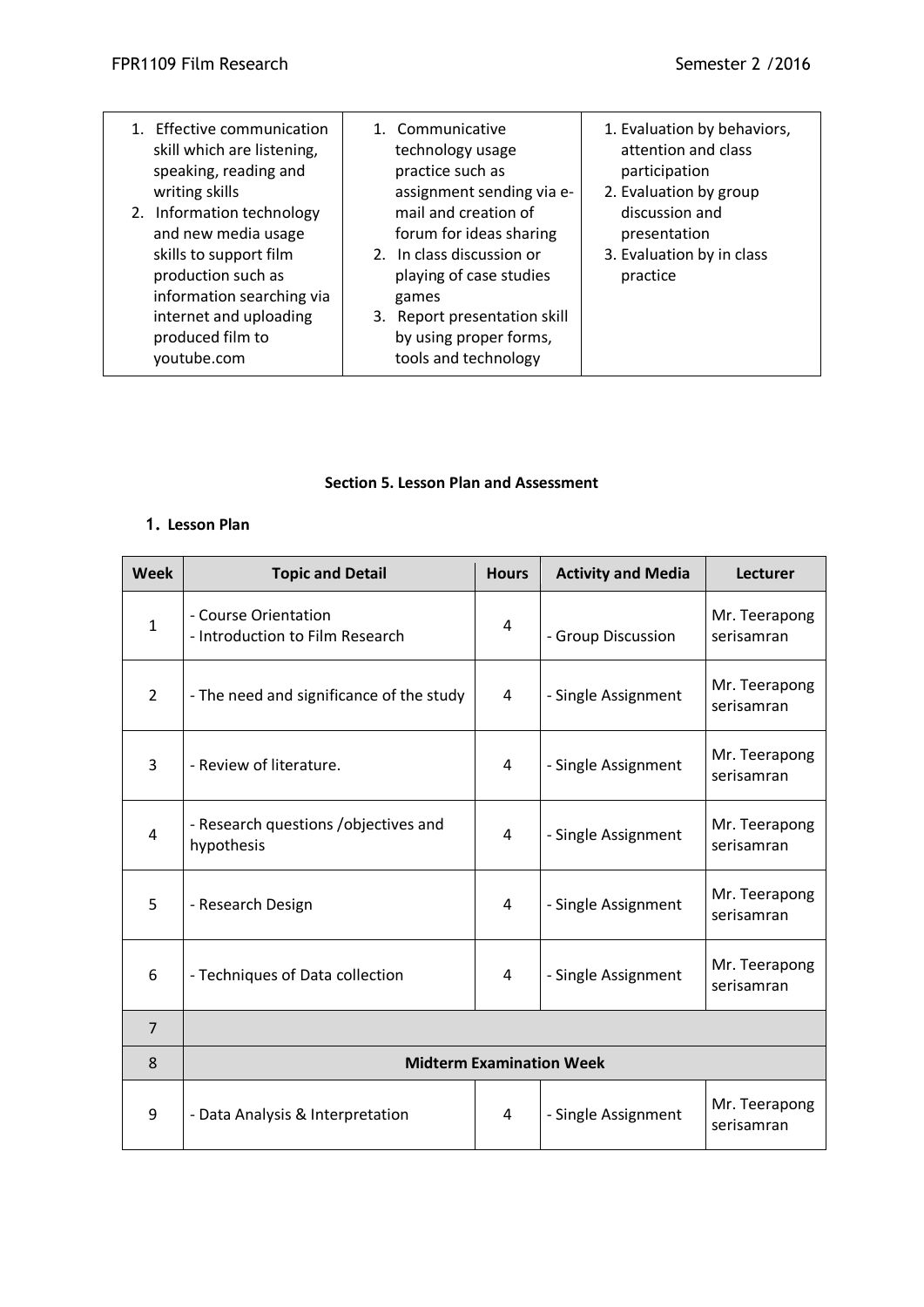| 10 | - Summary and Conclusions         | 4  | - Single Assignment                           | Mr. Teerapong<br>serisamran |
|----|-----------------------------------|----|-----------------------------------------------|-----------------------------|
| 11 | - Bibliography or Reference Lists | 4  | - Single Assignment                           | Mr. Teerapong<br>serisamran |
| 12 | - Proposal presentation           | 4  | - Single Assignment                           | Mr. Teerapong<br>serisamran |
| 13 | - Proposal development            | 4  | - Single Assignment                           | Mr. Teerapong<br>serisamran |
| 14 | - Proposal development (revised)  | 4  | - Single Assignment                           | Mr. Teerapong<br>serisamran |
| 15 | - Final proposal presentation     | 4  | Single Assignment<br><b>Oral Presentation</b> | Mr. Teerapong<br>serisamran |
| 16 |                                   |    |                                               |                             |
| 17 | <b>Final Examination Week</b>     |    |                                               |                             |
|    | <b>Total Hours</b>                | 52 |                                               |                             |

# **2. Learning Assessment Plan**

| <b>Learning Outcomes</b>                                                                           | <b>Assessment Activities</b>                                 | <b>Time Schedule</b> | <b>Proportion of</b><br>Assessment (%) |  |
|----------------------------------------------------------------------------------------------------|--------------------------------------------------------------|----------------------|----------------------------------------|--|
| 1. Ethics and Morals                                                                               |                                                              |                      |                                        |  |
| 1. Honesty<br>2. Integrity<br>3. Responsibility<br>4. Punctuality<br>5. Tolerance<br>6. Confidence | <b>Behaviors and Class</b><br><b>Practical Participation</b> | Every Week           | Class Attendance<br>10%                |  |
| 2. Knowledge                                                                                       |                                                              |                      |                                        |  |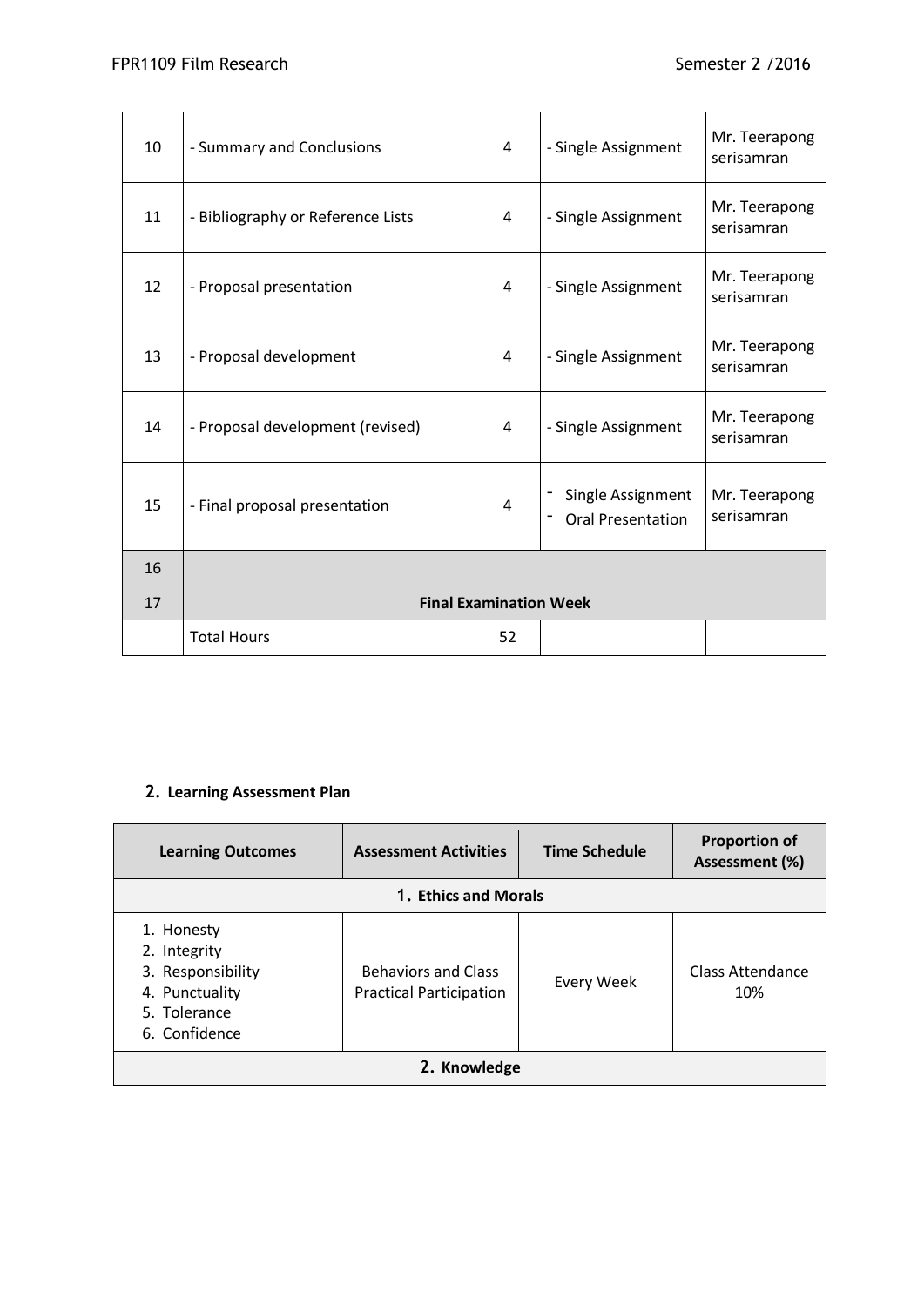| 1. Can apply knowledge in<br>real working time<br>2. Dare to use creativity that's<br>profit for film study and<br>research<br>3. Understand in working<br>process rightly in standard<br>4. Good attitude to profession<br>and work based on<br>moralities and ethics of<br>mass communicators                                                                                                   | <b>Proposal Presentation</b><br>and development  | Week 12-15        | Proposal report<br>20%<br><b>Final Proposal</b><br><b>Presentation 30%</b> |
|---------------------------------------------------------------------------------------------------------------------------------------------------------------------------------------------------------------------------------------------------------------------------------------------------------------------------------------------------------------------------------------------------|--------------------------------------------------|-------------------|----------------------------------------------------------------------------|
|                                                                                                                                                                                                                                                                                                                                                                                                   | 3. Cognitive Skills                              |                   |                                                                            |
| 1. Can apply theoretical<br>section and practical<br>part to film study and<br>research                                                                                                                                                                                                                                                                                                           | Single Assignment and<br><b>Group Discussion</b> | Week 1-6 and 9-15 | Assignments 15%                                                            |
|                                                                                                                                                                                                                                                                                                                                                                                                   | 4. Interpersonal Skills and Responsibilities     |                   |                                                                            |
| 1. Relevant interpersonal<br>skill and classmate<br>2. Skill of creation and<br>maintenance of<br>interpersonal<br>relationship with<br>colleagues and gain and<br>loss people<br>3. Professional practice<br>with self-responsibility<br>and public responsibility<br>based on moralities and<br>ethics of mass<br>communicators<br>4. Being leader and<br>follower while working<br>development | <b>Class Participation</b>                       | <b>Every Week</b> | <b>Class Participation</b><br>10%                                          |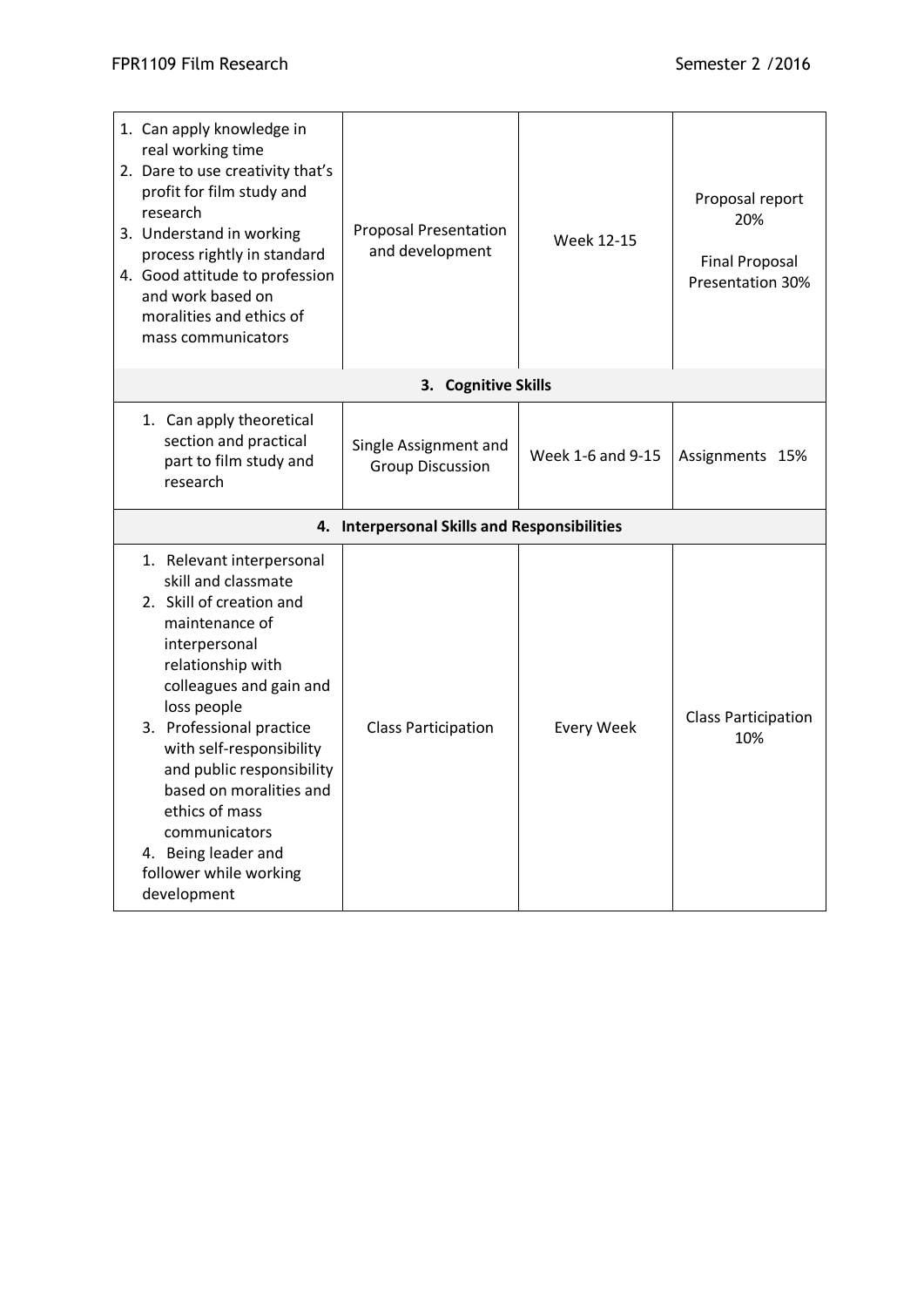| <b>Learning Outcomes</b>                                                                                                                                                                                                                                    | <b>Assessment Activities</b>                                           | <b>Time Schedule</b> | <b>Proportion of</b><br>Assessment (%) |
|-------------------------------------------------------------------------------------------------------------------------------------------------------------------------------------------------------------------------------------------------------------|------------------------------------------------------------------------|----------------------|----------------------------------------|
|                                                                                                                                                                                                                                                             | 5. Numerical Analysis, Communication and Information Technology Skills |                      |                                        |
| 1. Effective<br>communication skill<br>which are listening,<br>speaking, reading and<br>writing skills<br>2. Information technology<br>and new media usage<br>skills to support film study<br>and research such as<br>information searching via<br>internet | Single Assignment and<br>Analysis                                      | Week 2-6 and 9-15    | Single Assignment<br>15%               |

## **Section 6. Learning and Teaching Resources**

## **1. Major books and documents**

- รัจน์ชีวาต์แซ่ตั๋น. (๒๕๕๔). **การวิจัยนิเทศศาสตร์.** (เอกสารประกอบการสอน). มหาวิทยาลัยราชภัฏ-ร าไพพรรณี.
- จันทิมา เขียวแก้ว. (๒๕๕๑). **การวิจัยเบื้องต้นทางนิเทศศาสตร์**. กรุงเทพมหานคร: มหาวิทยาลัย

หอการค้าไทย.

David Deacon, et.al (1999). **Researching communications** : A practical guide to methods in media and cultural analysis. London : Arnold.

# Merrigan, Gerianne. (2004). **Communication research methods**. California : Thomson.

# **2. Important document and information**

- Booth, W., Colomb, G., & Williams, J.(1995). **The craft of research.** Chicago: University of Chicago Press.
- Rubin, R. B., Palmgreen, P., & Sypher, H. E. (1994). **Communication research measures: A sourcebook.** New York:Guilford Press.
- Rubin, R. B., Rubin, A. M., & Piele, L. J. (1999). **Communication research: Strategies and sources. (5th ed.).** Belmont,CA: Wadsworth.
	- **3. Suggested document and information**

-

## **Section 7. Course Evaluation and Improvement**

# **1. Strategies for Course Evaluation by Students**

1.1 Explain to students to understand significance of subject development and students' roles in subject effectiveness evaluation as gain and loss people of program management 1.2 Support subject effectiveness evaluation by students before and after studying 1.3 Create opinion sharing atmosphere about subject effectiveness between lecturer and students while studying